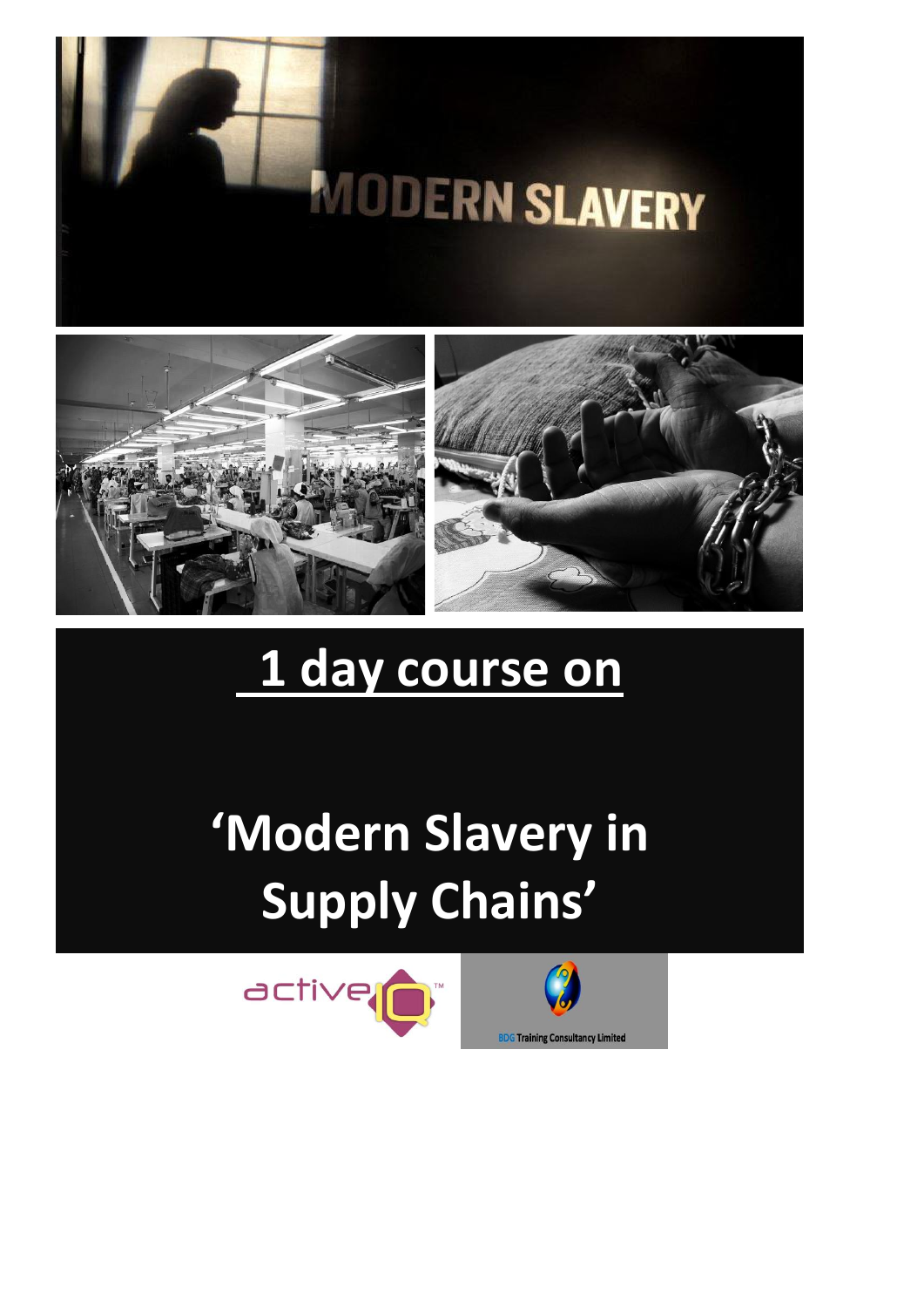# Course Overview



Modern Slavery Act 2015

# **Aim**

**To provide an understanding of the requirements of the Modern Slavery Act 2015, prevent workplace exploitation, identify and signpost victims of Modern Slavery and understand the methods used by Organised Crime Groups in supply chains.**

# **Why this Training?**

- **Legal Requirement under Section 54 entitled 'Transparency in supply chains', which requires businesses above a certain size to report on the steps they are taking to ensure slavery and trafficking does not occur in their supply chain**
- **Protecting and enhancing your organisation's reputation and brand**
- **Protecting and growing your organisation's customer base as more consumers seek out businesses with higher ethical standards**
- **Improved investor confidence knowing you are tackling the ethical issues of Modern Day Slavery**

# **Outcomes**

- **1. Understanding the responsibilities on Companies as governed by Law in MSA Section 54 'Transparency in Supply Chains'**
- **2. Explain the different elements of Modern Slavery**
- **3. Understanding the signs of a victim of Modern Slavery**
- **4. Understanding methods used by Organised Crime groups in Supply Chains**
- **5. Apply preventative measures and effective contingency planning in the supply chain**
- **6. Understand the procedure to follow if you identify a victim of modern Slavery in your supply chain**
- **7. Understand the provisions of the Modern Slavery Act 2015 and the Palermo protocol to the United Nations Convention Against Transnational Organised Crime**

# **Who should attend:**

- **Company Directors and Secretaries**
- **Contract Managers**
- **HR Managers**
- **Training Managers**
- **Procurement Managers or Buyers**
- **Finance Directors**
- **Project Managers**
- **Any staff directly involved in the Supply chain or supervising staff in the supply chain**